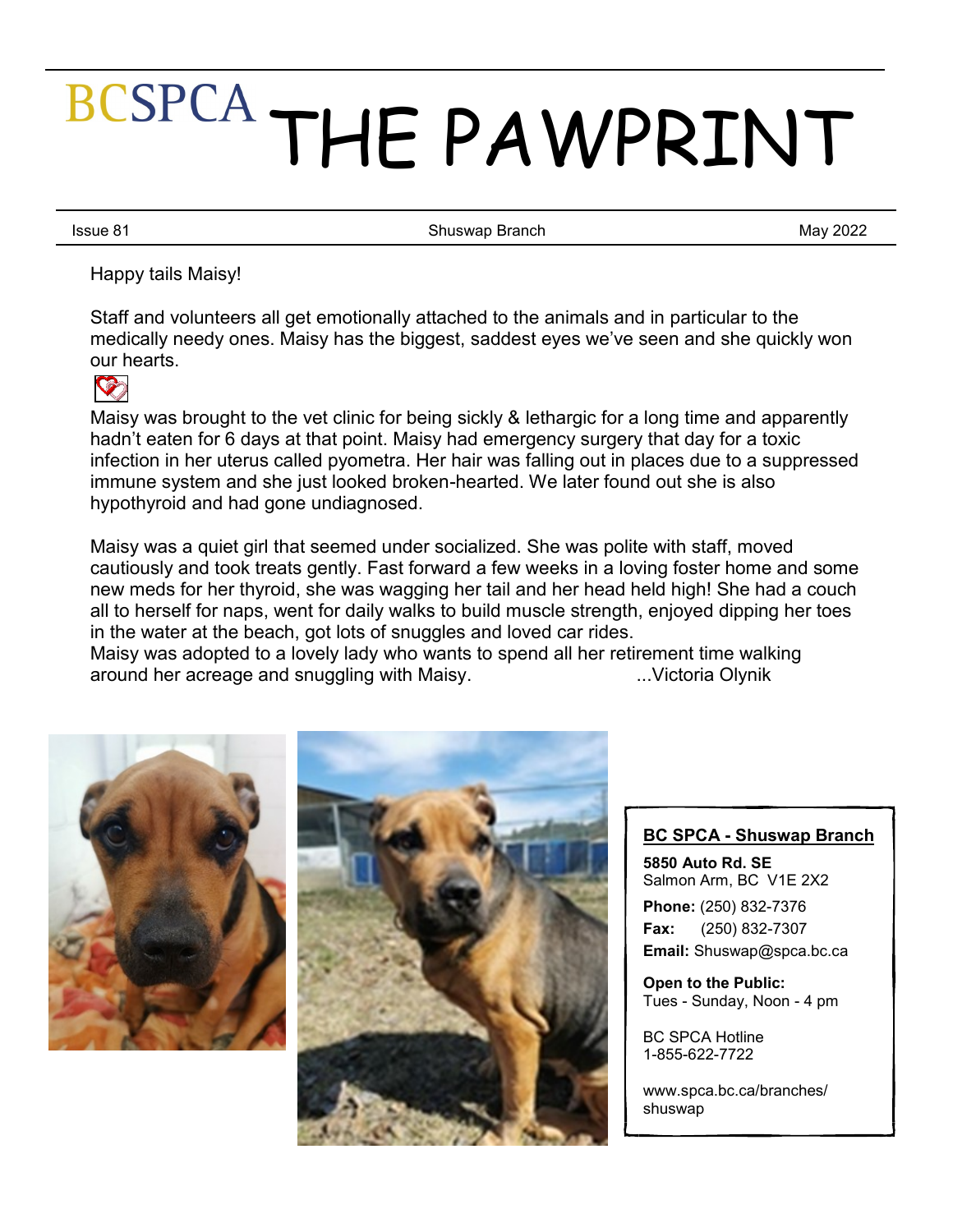#### **In Brief - A Shelter Update:**

We feel optimistic about "coming out of the pandemic" and springtime blooms help too! Staff have continued to remain healthy and show up every day to care for the animals. Staff recruitment is very challenging for many businesses but after hiring a couple new people, we are currently operating with 3 full time staff, 3 part-time staff, 2 Casual staff and several volunteers. It takes a village to keep all the animals happy as well as keeping the branch clean and safe!

Welcome back **Hannah** who will be with us over the summer until her university courses resume this fall; a delightful employee we're so glad to welcome back. New employee **Mikaela** has a passion for children and animals and is eager to work with them at the branch until her university courses resume in the fall. **Isabell** is an animal photographer and our **new assistant manager**. She brings a lot of energy and ideas into this role and will focus on volunteer recruitment, health & safety and of course the animals. In other congratulatory news, staff person **Rhonda** had a 10yr service anniversary on Apr 18. Rhonda is the dog whisperer at this branch and really enjoys matching dogs with new adoptive homes. Also with a service anniversary is **Katie** with 5yrs of animal welfare in her pocket as of Feb 27. Katie loves the cats and often will foster cats or kittens in need.

The natural disasters in 2021 reached new highs, stretched our resources very thin and left emotional scars. As a result our organization is focused more on shelter fire drills and evacuation training. We were notified of an evacuation alert at the Sicamous Mobile Home Park recently and staff were prepared to hop into action setting up a potential pet services site if the alert escalated to an evacuation order. As part of our community outreach activities, we continue to offer free temporary emergency animal boarding including pet food, bedding, kennels etc. Each week, we deliver pet food primarily to the Second Harvest Food Bank; YTD we've given out 421 cans of wet food and 1107 kgs of dry kibble to local animals. We also accept donations of pet food whether the bag is open or not as long as it isn't expired.

We are very fortunate to have volunteers who show up to help foster, socialize and/or walk our animals most days. We love that you love the animals like we do! With the help of staff & volunteers, our branch has **adopted out 90 animals January-Apr**. In the past few months we've had several medically needy animals with multiple issues so we had to ask folks to donate to the specific needs of 3 dogs (Sasha, Foxy & Maisy) and 2 cats (Ping & Orion) which raised **\$14,000** towards multiple, critical surgeries & medications. They have all been adopted now to great families and will have much better lives!

BC SPCA branches will be lifting the mask mandates after May 16 but will continue to ask the public to make an appointment prior to coming to the branch. We're still following health protocols which means daily cleaning requirements, social distancing and limited building occupancy.

A quick look at some finances for our branch (fiscal year Oct 1-Sept 30): branch fundraising totals \$64,145 includes bottle recycling \$32,340 (wow!), BC SPCA merchandise sales, used pet supply sales, community coin boxes, and the Adopt a Kennel program. Grants, legacies and animal adoption revenues also account for \$297,733 (as of end of Feb). Veterinary care is critical to our work and we've spent \$13,837 on spay/neuter and \$14,247 on other medical procedures and medications (as of end of Feb).

We're optimistic of a brighter 2022 so we're planning for a few fundraisers to connect with our community and see some smiles again!

**May 28 & 29:** Women Who Wine annual bottle drive; contact me if you wish to help sort refundables for a 3hr shift.

**June 1-24:** Lock In for Love event on June 23 but fundraising and registration start June 1. Watch for more details on the spca.bc.ca website or on our branch Facebook page. Looking forward to having YOU "locked in"!

**July 16:** Super Self Storage annual BBQ & Garage Sale at their location on Auto Road. All funds raised come to our branch. 2-3 volunteers needed

Sept 10: Paws in the Parade annual parade to kick off the Salmon Arm Fall Fair (Sept 9-11). After a year waiting, we've finally received our new branch van so we'll need a few volunteers to decorate the van, a driver and someone to wear our large (air cooled) dog costume. More details to come. **Dec (TBD):** Santa Paws photos with Santa at the Shuswap Cider Co.

Paws-itively yours, Victoria Olynik Shuswap Branch Manager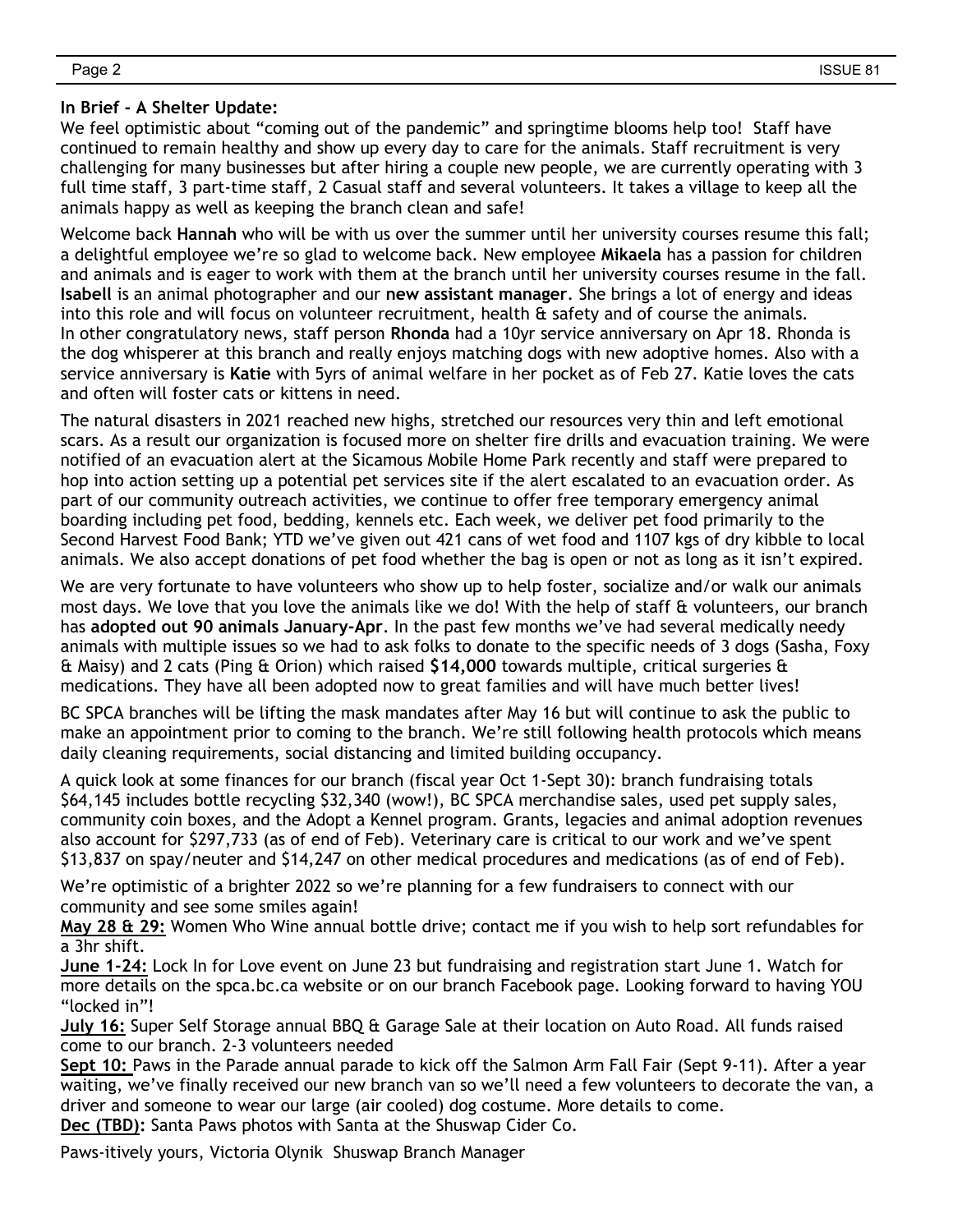#### **Remembering Al Neale**

Long time member, supporter and volunteer, Al Neale, died on March 29th at age 97. Many of us remember Al and his special friend, Beryl Herdan, regularly attended our Branch AGM's. Al was the person who established the first of the endowments at the Shuswap Community Foundation in support of our branch, named the Shuswap Branch B.C.S.P.C.A. Endowment. Al and Beryl were featured in the SCF annual report for 2017-18. That endowment has grown over the years and is an important source of revenue for the operation of the branch.

We extend our condolences to all his friends and family who mourn his loss. Janet Pattinson



#### **Annual General Meeting**

On April 9th the BC SPCA held its 127th AGM. 78 members and senior staff from across the province were able to participate from home and hear about the progress and challenges faced by the Society over the past year.

Many of us remember the 'good old days' when we travelled to Vancouver or other locales and spent happy times with other animal lovers. For some of us it was something we looked forward to. But travelling to Vancouver involves considerable time, possibly time off work, and arranging for others to look after family members while we were away. Members from the north often could not make the trip.

While there are the costs of the sophisticated communication system to do the Zoom style meeting, it is still less expensive than the costs of transportation and accommodation for the official delegates and the venue, so this new model for the AGM makes it possible for more people to join in and less expensive all round.

Before the meeting there was a presentation by **Sara Dubois** and **Emilia Wong Gordon** about the advocacy successes we have had recently such as the campaigns to end the use of rodenticides and the end to fur farming. During the meeting we learned that the Board has approved funding for a dedicated year-round emergency response unit. Last year we anticipated the fire season but the floods were a surprise! CEO **Craig Daniell** noted the need to be aware of the impacts on our organization of climate change.

We also welcomed our newly elected Regional Director, **Rochelle Stevenson**. We look forward to her participation in our next regional council meeting. At the same time we thanked our retiring Regional Director, **Lindsay Curry**, who served for six years.

If you are looking forward to joining other members in the regional council meetings, here are the dates to save:

Wednesday, May 25th, 2022 at 6 pm Wed. October 5th, 2022, 6 pm Wed. February 8th, 2023, 6 pm Janet Pattinson



Like us on **Facebook** or check out our website **spca.bc.ca** for more information about who we are, what we do in the community and how YOU can help us to grow!